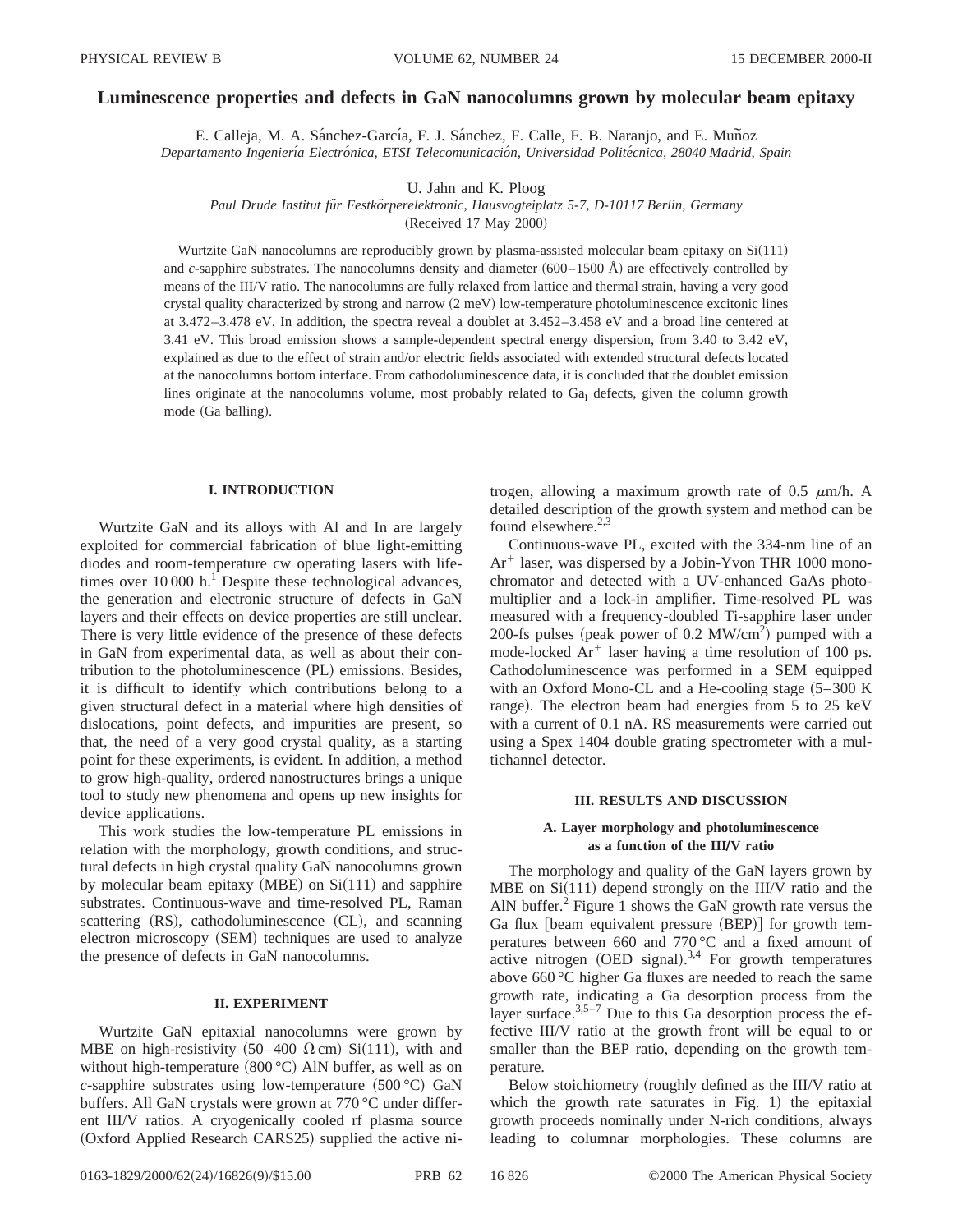

FIG. 1. GaN growth rate as a function of the Ga flux (beam equivalent pressure) for three different substrate temperatures and a given amount of active nitrogen. Solid lines are guides to the eye. Arrows show the III/V ratio for the growth conditions of the samples shown in Fig. 3.

aligned along the  $(0001)$  direction and have average diameters between 60 and 150 nm, either on  $Si(111)$  with or without AlN buffer, or on sapphire substrates $8$  (Fig. 2). Columnar morphologies were found to be typical of highly mismatched systems<sup>9</sup> and, in the case of GaN, early reports on columnar structures were given by Gaskill, Bottka, and  $Lin<sup>10</sup>$  in GaN grown by metal-organic vapor phase epitaxy (MOVPE) using hydrazine as a nitrogen source. More recently, Yoshizawa et al.<sup>11</sup> reported columnar GaN on sapphire grown by MBE assuming Ga-rich conditions, given the growth rate increase with the nitrogen flux. However, the Ga desorption rate at 800 °C is so high that the observed growth rate increase<sup>11</sup> with the nitrogen flux can be understood as the probability enhancement for Ga adatoms to encounter N adatoms for a successful incorporation to the crystal before being desorbed.<sup>5</sup> For this reason, III/V ratios derived from BEP measurements may have no real meaning when there is a high Ga desorption rate. As a consequence, N-rich conditions at the surface may be reached either by decreasing the III/V BEP ratio, or by increasing the Ga desorption at high growth temperatures.

At stoichiometry, or under Ga-rich conditions, the GaN layer becomes compact [Fig.  $3(a)$ ]. Changes in morphology as a function of the III/V ratio are quite reproducible, and *mixed* GaN layers, first compact and then columnar, are grown starting at stoichiometry and following with a steplike reduction of the Ga flux. Columns also appear when increasing the growth temperature due to a Ga-desorption rate enhancement,  $5,12$  although both methods may not be equivalent in terms of column density and size because the later method may increase the Ga adatoms surface diffusion. The density and diameter of the columns depend on how far the growth conditions lie below stoichiometry [Figs. 3(b)–3(d)], whereas the column height depends mainly on the growth time/rate. The arrows in Fig. 1 show the nominal, relatively N-rich growth conditions at 770 °C for different columnar morphologies: from high density-small diameter highly N rich, Fig.  $3(d)$  to small density-large diameter [slightly N rich, Fig.  $3(b)$ ]. Our results agree with those by Yoshizawa



FIG. 2. SEM micrographs of GaN nanocolumns grown by MBE: (a) directly on  $Si(111)$ ; (b) on AlN-buffered  $Si(111)$ , and (c) on GaN-buffered  $Al_2O_3$ .

*et al.*<sup>11</sup> and Yu *et al.*<sup>7</sup> that show a column density reduction, together with a diameter increase, when going from N rich towards stoichiometry in GaN layers grown by MBE on  $Al_2O_3$ . This behavior may be understood as due to changes of the barrier that the N adatoms represent to the surface diffusion of the Ga adatoms. $^{13}$ 

Figure 4 shows PL spectra of GaN samples with different columnar structures [Figs.  $3(b) - 3(d)$ ]. Samples with a *high density* of *very thin*  $(**600**$  Å) columns [Fig. 3(d)] show PL spectra dominated by strong and narrow excitonic emissions at 3.472–3.478 eV [Fig. 4(a)]. The PL evolution with temperature shows the free-excitonic emissions *A*, *B*, and *C* and two excitonic emissions bound to neutral residual donors.<sup>14</sup> These excitonic emissions fit with those found in relaxed, thick GaN layers.<sup>15</sup> In addition, PL spectrum in Fig.  $4(a)$ shows a partially resolved doublet at 3.450–3.456 eV and a broad emission at 3.41 eV.

In GaN samples with *lower density-higher diameter* columns  $[Fig. 3(c)]$ , grown closer to stoichiometry either on  $Si(111)$  or sapphire, the doublet peaks slightly blueshift to 3.452–3.458 eV having a much higher relative intensity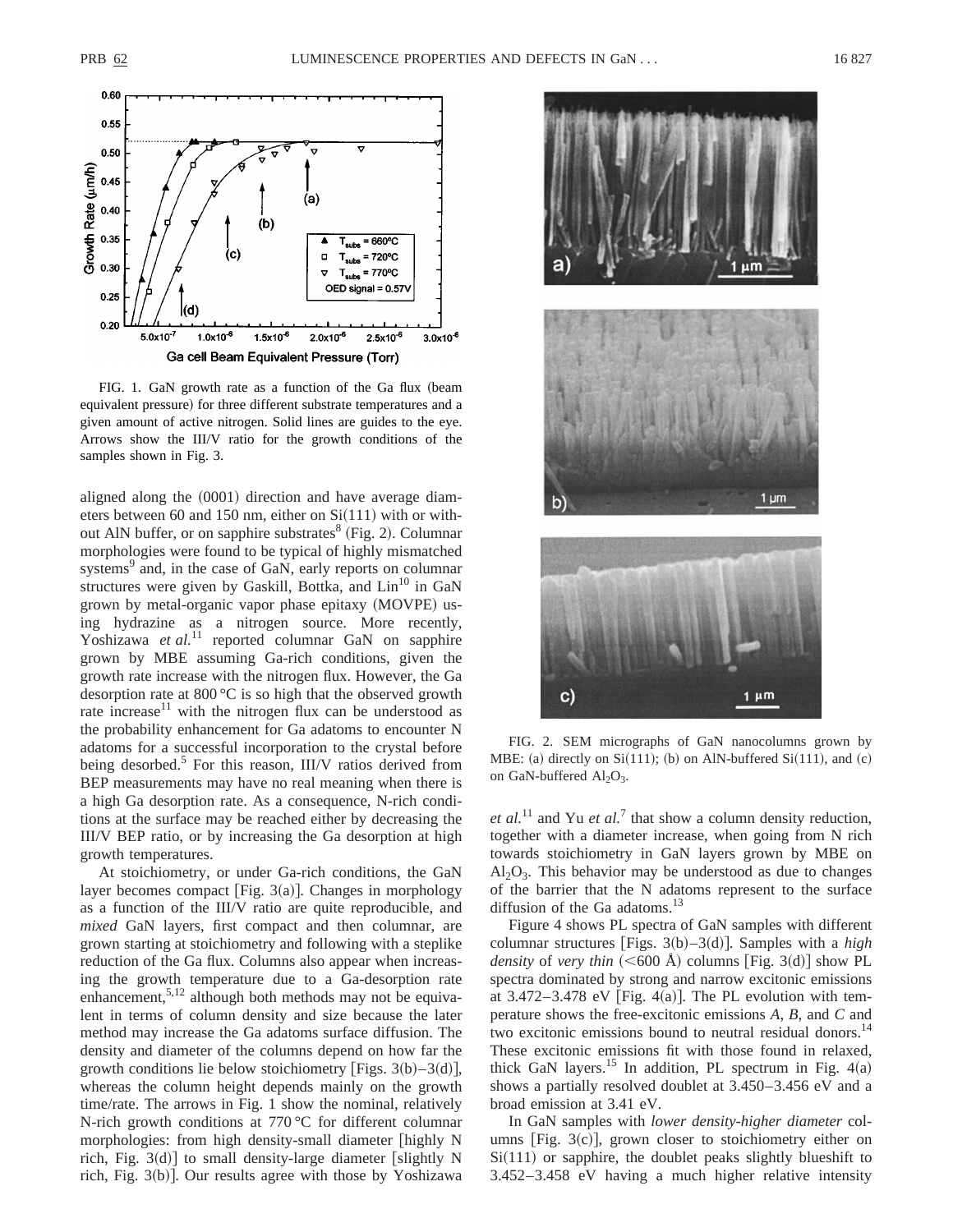

FIG. 3. SEM micrographs of GaN layer morphology as a function of the III/V ratio:  $(a)$  under slightly Ga-rich conditions or at stoichiometry; (b) slightly under stoichiometry towards N rich; (c) farther from stoichiometry towards N rich; and (d) far apart from stoichiometry towards N rich. These conditions are indicated in Fig. 1 as  $(a), (b), (c), and (d).$ 

[Figs. 4(b) and 4(c)]. In those samples, the broad peak at 3.41 eV is still present with similar intensities as before.

Growth just below stoichiometry leads to the *lowest density-highest diameter* columns, with PL spectra similar to that in Fig. 4(b). However, when the *column's height* is *quite*  $small$  [small growth time, Fig.  $3(b)$ ] the excitonic emissions become weaker (small scattering volume) rendering the peak at 3.41 eV dominant [Fig. 4 $(d)$ ]. This emission shows a



FIG. 4. Low-temperature PL spectra of GaN layers having different morphologies: (a) Very thin-very high density columns on  $Si(111)$ . Strong N-rich conditions [Fig. 3(d)] (b) Wider-high density columns on  $Si(111)$ . Less N-rich conditions [Fig. 3(c)]. (c) Same as (b) but grown on sapphire  $\left[$ in Fig. 2(c) $\right]$ . Notice that the doublet is not resolved at 4 K, but it is resolved at 40 K with the same energy separation between peaks. (d) Wider-low density, *short* columns on  $Si(111)$ . Slightly N-rich conditions [Fig. 3(b)]. (e) Compact GaN layer on Si $(111)$ . At stoichiometry or slightly Ga rich [Fig. 3(a)].

sample-dependent energy dispersion from 3.40 to 3.42 eV, and it also appears in compact GaN layers  $[Fig. 4(e)]$  where the biaxial tensile strain redshifts the PL spectrum.<sup>4,8</sup> The following analysis will show that the emission at 3.41 eV originates at the disordered GaN column/substrate interface.

Time-resolved PL tuned at 3.472 and 3.455 eV yield similar exponential decays and lifetimes typical of an excitonic character (Fig. 5). However, the decay of the line at  $3.416 \text{ eV}$ is nonexponential with a longer lifetime, typical of a multicomponent emission and/or a nonexcitonic character. In the following sections the doublet at  $3.450 - 3.456$  eV (or  $3.452 3.458$  eV) and the broad peak emerging at around  $3.41$  eV will be analyzed in detail.

#### **B. Photoluminescence doublet at 3.452 and 3.458 eV**

The PL emission doublet at 3.450–3.456 eV observed in GaN samples with *very-thin*–*very-high density* columns as a small contribution [Fig.  $4(a)$ ], becomes stronger and slightly blueshifted to  $3.452 - 3.458$  eV [Fig. 4(b)] in samples grown closer to stoichiometry where the columns have a *lower density higher diameter*. The energy difference between the doublet components is always the same and the doublet energy position is very reproducible with the growth conditions and morphology, whatever the substrate used [Figs.  $4(b)$  and  $4(c)$ ]. This is clear evidence that the GaN columns are relaxed, since thin GaN layers grown on  $Si(111)$  or on sapphire are under biaxial tensile or compressive strain, respectively, leading to opposite energy shifts.<sup>15,16</sup> RS data show unambiguously that the GaN nanocolumns, grown either on  $Si(111)$  or sapphire substrates, are fully relaxed ( $E<sub>2</sub>$  phonon at 568.0  $\text{cm}^{-1}$ ).

The excitonic emissions intensity (band edge and doublet) scale the density of columns (Fig. 6), providing clear evidence that they originate at the columns. In addition, CL signals tuned at 3.473 and 3.454 eV show up as bright spots that coincide with *the same column sites* observed by SEM [Figs. 7(a) and 7(b)]. CL data vs the electron beam energy (excitation depth) show a rather constant intensity along the columns for the excitonic emissions  $(Fig. 8)$ , whereas the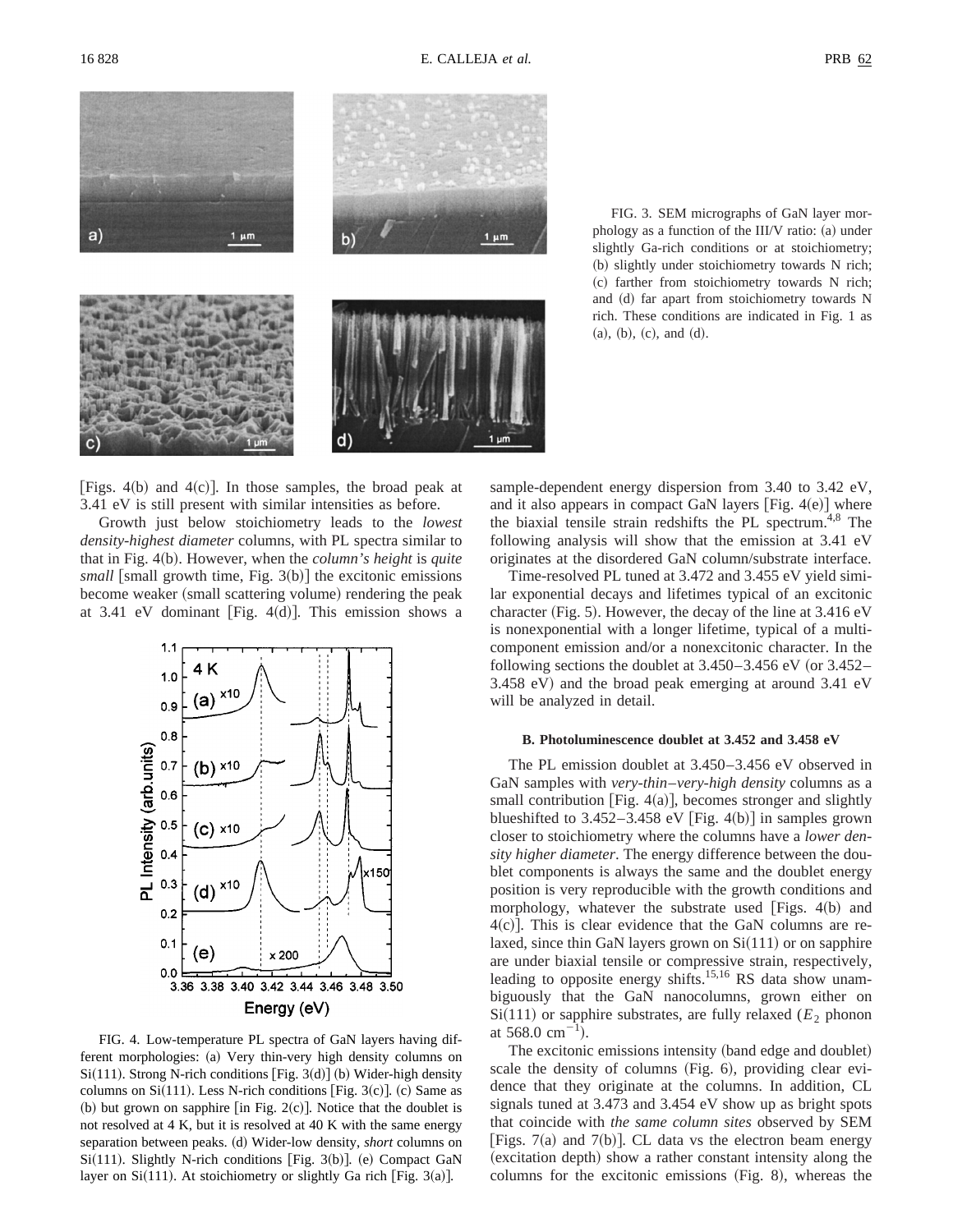

FIG. 5. Time dependence of PL peaks at 3.472, 3.455, and 3.410 eV.

signal at 3.41 eV keeps on increasing with the electron beam energy, becoming dominant at 15 KeV. At this energy the electrons are mostly sensing the columns bottom interface (Fig. 8 insert) and beyond this value all CL signals start to fade out. These results prove that the emissions at 3.473 and 3.454 eV originate at the column's volume, so that, they cannot be considered the same emission process, under different residual strain, coming from the columns and the compact regions in between. The same conclusion is reached from PL spectra in Figs.  $4(b)$  and  $4(c)$  corresponding to GaN columns grown on  $Si(111)$  and sapphire.

PL temperature and excitation power dependencies in Figs.  $9(a)$  and  $9(b)$  reveal that  $(i)$  the doublet peak energies do not shift with power and they follow the temperature band



FIG. 6. Low- $T(4 K)$  PL spectra intensity from a sample similar to that in Fig.  $4(b)$  as a function of the column density measured by SEM.



FIG. 7. 10 K CL images of nanocolumns taken at: (a)  $3.473$  eV; (b)  $3.454$  eV; (c)  $3.416$  eV; and (d)  $3.406$  eV.

gap dependence; (ii) the energy difference between the doublet peaks  $(6 \text{ meV})$  keeps constant with temperature and excitation; (iii) the intensity of the doublet high-energy component increases (relative to the low-energy component) with temperature/excitation power, as does the free exciton *B* with respect to the free exciton  $A$ ; and  $(iv)$  the doublet intensity drops at about the same temperature at which the donorbound exciton  $D^{0}X_2$  does. These features together with timeresolved PL data (Fig. 5), suggest an excitonic nature of the doublet bound to a donor (acceptor) and involving the *A* and *B* valence bands. Moreover, the similarity of the binding energies  $(E_A, E_B)$  derived from the thermal quenching of the doublet intensities [inset in Fig.  $9(a)$ ] points to a common impurity/defect. The doublet high relative intensity [Figs.  $4(b)$  and  $4(c)$ ] rules out a two-electron replica of the free and donor-bound excitons at  $3.472 - 3.478$  eV.<sup>14</sup>

Considered as a *donor-bound exciton* the doublet position gives a donor optical depth of 130 meV (Hayne's rule<sup>17</sup>). *Experimental* data on impurities or point defects generating donors at 100 meV from the CB are scarce and not conclusive,18,19 and the most common *donor* species in GaN (O and Si) behave as shallow donors.<sup>20–23</sup> Besides, O is not a usual contaminant in MBE-grown GaN, and Si contamination, plausible when using a  $Si(111)$  substrate, can be disregarded when growing on sapphire [Fig.  $4(c)$ ]. Similar PL doublets were found in thick  $(63 \mu m)$  relaxed GaN layers grown by HVPE (Ref. 24) and on thin GaN layers grown by  $MOVPE<sup>25</sup>$  both on sapphire.

As an *acceptor-bound exciton* the doublet localization energy yields an acceptor optical depth of 260–270 meV (Hayne's rule<sup>17</sup>). Carbon is a common contaminant in MOVPE and MBE techniques, but *carbon-doped*<sup>8</sup> GaN layers grown by MBE show an acceptor optical depth of 230 meV, in agreement with previous data,  $26,27$  but significantly lower than the above values. Given the high purity of the solid sources, carbon (or other acceptors) *contamination* cannot be sustained in Figs.  $4(b)$  and  $4(c)$  where the doublet intensity equals that of the band edge emissions.

A careful analysis of the PL spectrum from a columnar GaN/Si $(111)$  sample [Fig. 10(a)] shows (i) a first and second order LO-phonon replica of the doublet at 3.452–3.458 eV located at  $3.368$  and  $3.276$  eV, respectively; (ii) a first and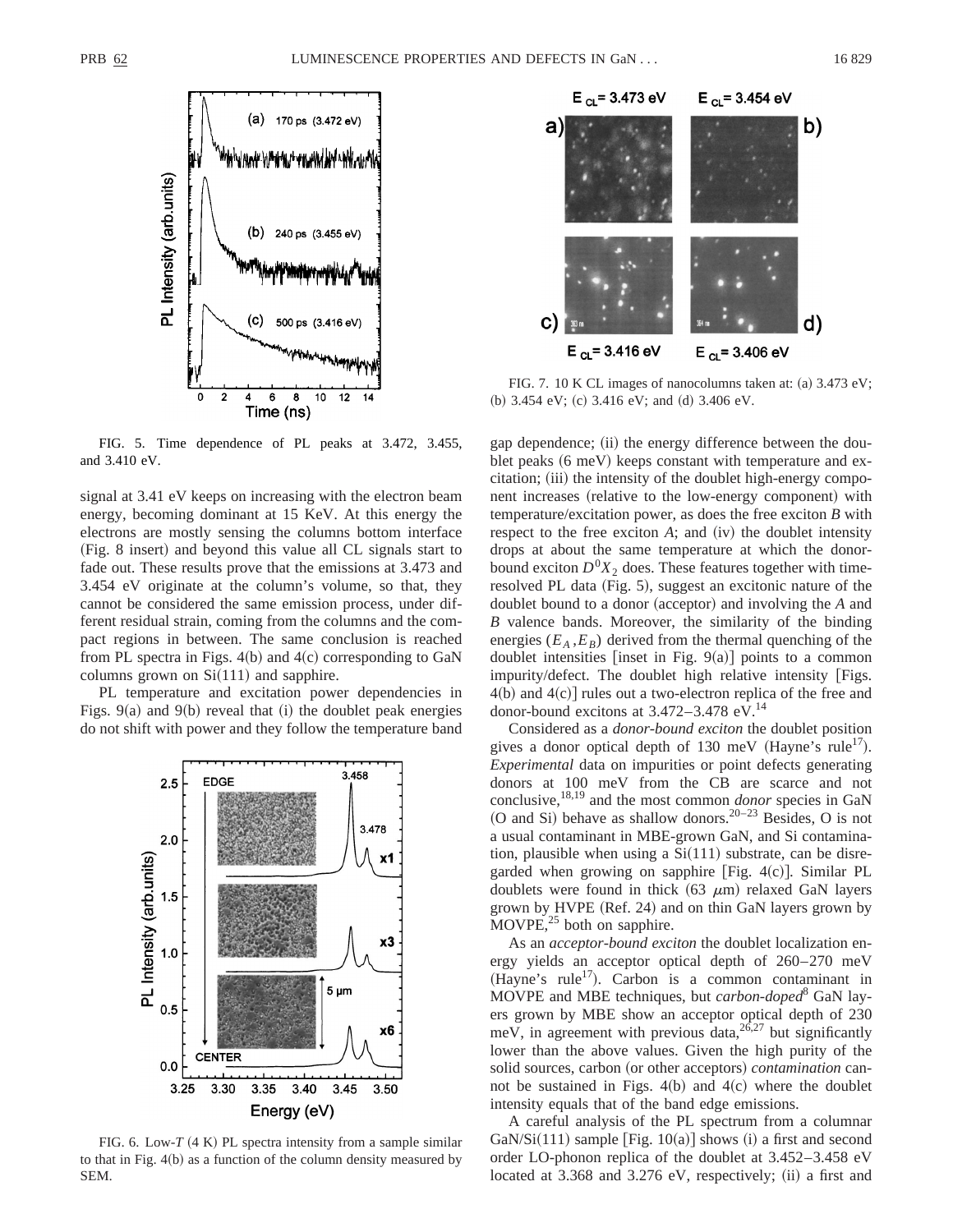

FIG. 8. 10 K CL spectra as a function of the electron beam energy in a columnar GaN sample  $(PL in Fig. 4(b)).$  The inset shows the electron penetration depth vs electron energy.

second order LO-phonon replica of the emission at 3.415 eV located at  $3.324$  and  $3.234$  eV, respectively; (iii) a second order LO-phonon replica of the FXA (or FXB) located at 3.298 eV (the first order one may be the shoulder at 3.388)  $eV$ ); and (iv) a weak emission at 3.214 eV with a LO-phonon replica at  $3.125$  eV. The PL spectrum in Fig.  $10(b)$  from a columnar GaN/Al<sub>2</sub>O<sub>3</sub> sample shows essentially the same features. We conclude that these samples do not have significant traces of carbon or other acceptor impurities.

Theory predicts that point defects like  $V_N$  and Ga<sub>I</sub> generate effective-masslike shallow donors.<sup>28-32</sup> The energy position of the  $V_N$  donor state, generally taken as  $29-35$  meV,<sup>33</sup> is still uncertain, and there is even less evidence of the  $Ga<sub>I</sub>$ related donor state position. However, neither  $V<sub>N</sub>$  nor Ga<sub>I</sub> defects may likely form in GaN layers grown under *real* N-rich conditions due to their high formation energies, but instead,  $N_{Ga}$ ,  $N_I$ , or  $V_{Ga}$ . Although there is less agreement in the literature about the electronic structure and energy levels of the later defects, all predictions point to rather deep states.<sup>28,29,31</sup>

Taking a closer look at the column growth process and its dependence with growth conditions, it seems quite plausible that the column growth starts from liquid Ga clusters at the substrate surface, produced by the Ga surface diffusion restriction imposed by the N excess. $13$  Indeed, this is the case shown by Guha et al.<sup>34</sup> when growing GaN columns selectively on  $Si/SiO<sub>2</sub>$  from liquid Ga clusters (Ga balling). This mechanism will grow the columns actually under *Ga-rich conditions* and this explains why a reduced N flux promotes the growth of wider columns due to the diffusion enhancement of the Ga adatoms (wider Ga clusters). Considering what kind of point defect this growth process would lead to, it is also sensible to think that the column surface would be defect free because of the lack of dislocations and the availability of N atoms close to the Ga-ball surface. On the other hand, N may not go easily through the Ga ball, so that, the column volume (inner part) may have  $Ga<sub>I</sub>$  defects. In that case, the PL signals corresponding to the band edge excitonic emission  $(3.472-3.478 \text{ eV})$  would come mostly from the column's surface, whereas the lower energy doublet may come from the inner part of the columns. CL spectra do not differentiate between column surface and volume. The surface-to-volume ratio of the columns follows the reciprocal of the column radius and the PL intensity ratio between the band edge emission and the doublet  $(3.452-3.458 \text{ eV})$  follows this trend quite accurately. This does not mean that the density of  $Ga<sub>I</sub>$  defects increases when growing closer to ''stoichiometry,'' but just a geometrical effect that ponders more the column volume versus its surface. It is worthwhile to mention that quite different crystal qualities have been observed in GaN small pyramids, depending on the location sampled.<sup>35</sup> Considering the Ga-balling growth mode for the columns, it seems reasonable to think of  $Ga<sub>I</sub>$  as the point defects responsible for the PL doublet at 3.452–3.458 eV, even though the measured  $III/V$  flux ratio  $(BEP)$  gives nominally N-rich conditions.

# **C. Photoluminescence peak at 3.41 eV**

Figure 4 shows a PL emission peak at 3.41 eV, typically found in compact or columnar GaN grown on  $Si(111)$  or sapphire. This emission becomes dominant in columnar GaN with very short columns [Figs. 3(b) and  $4(d)$ ] because of a strong reduction of the band edge emissions by a reduced scattering volume (see the intensities of the 3.41-eV peak in Fig. 4). The intensity of the  $3.41-eV$  emission scales the density of columns  $(Fig. 11)$  and CL signals tuned at energies close to 3.41 eV reveal bright spots corresponding to the column sites  $(Fig. 7)$ . In addition, the CL intensity of this emission increases significantly as the electron beam senses the column in depth  $(Fig. 8)$ . These facts point to the columns as the origin of this emission, more precisely, from the column bottom interface. This location explains why the intensity of the emission at 3.41 eV is barely affected by the column height reduction.

From the dependence of the 3.41-eV PL emission on temperature and excitation power in columnar GaN, Calle *et al.*<sup>14</sup> suggested a DAP character leading to an acceptor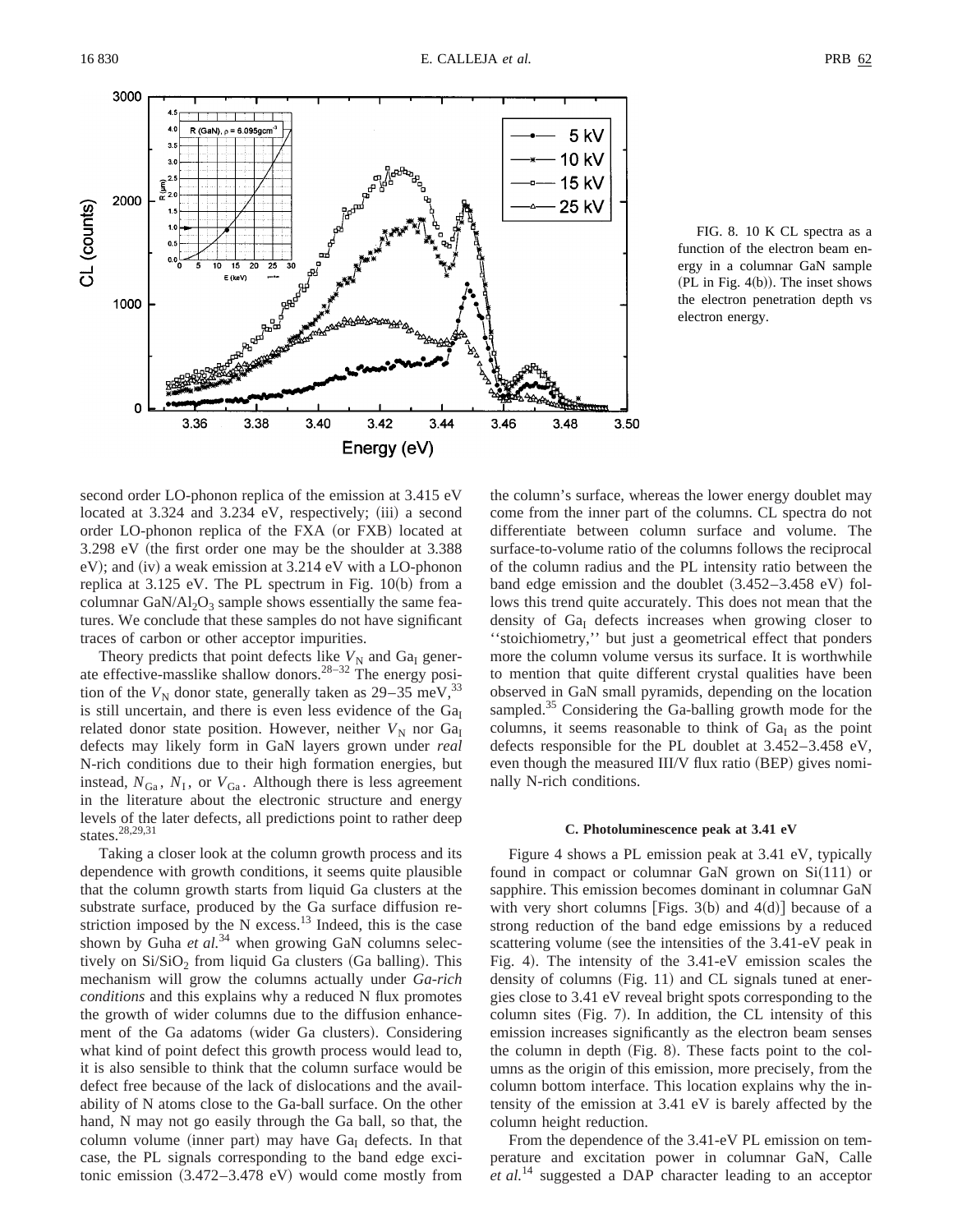

optical depth of 70 meV, in agreement with previous reports.36 Time-resolved PL data in Fig. 5 give rather long  $(500 \text{ ns})$  nonexponential decays, while the peak redshifts by 4 meV after 8 ns from the laser pulse. Similar redshifts are shown by Smith *et al.*<sup>37</sup> for PL emissions between 3.414 and 3.420 eV in GaN/Al<sub>2</sub>O<sub>3</sub>, and Godlewski *et al.*<sup>38</sup> attributed an emission at 3.414 eV to a ''shallow'' DAP or a free-tobound recombination.

PL emissions at 3.41–3.42 eV were reported on  $GaN/Al<sub>2</sub>O<sub>3</sub>$  grown by MBE with a partially resolved fine structure in some cases.  $37,39-41$  A previous assignment of this emission to  $oxygen<sup>42</sup>$  can be ruled out by the work of Niebuhr *et al.*<sup>43</sup> in O-doped GaN/Al<sub>2</sub>O<sub>3</sub>. Moreover, the work by Fisher *et al.*<sup>44</sup> analyzes a "family" of four PL peaks around 3.41 eV in GaN grown on sapphire and SiC, concluding that these features have no relation with oxygen, but rather to *structural defects*, since they show up in GaN samples after  $Ar^+$  implantation. They report nonexponential PL decays quite similar to those in Fig. 5, and a strong PL signal enhancement when the layers were excited from the back side

FIG. 9. (a) Temperature and (b) excitation power dependence of the band edge  $(3.472-$ 3.478 eV) and doublet  $(3.452-3.458 \text{ eV})$  PL intensities from a columnar GaN layer [Fig.  $4(b)$ ]. The inset shows the thermal quenching of the doublet peaks.



FIG. 10. Detailed low-temperature  $(4 K)$  PL spectra of GaN nanocolumns grown on  $(a)$   $Si(111)$  and  $(b)$  sapphire substrates.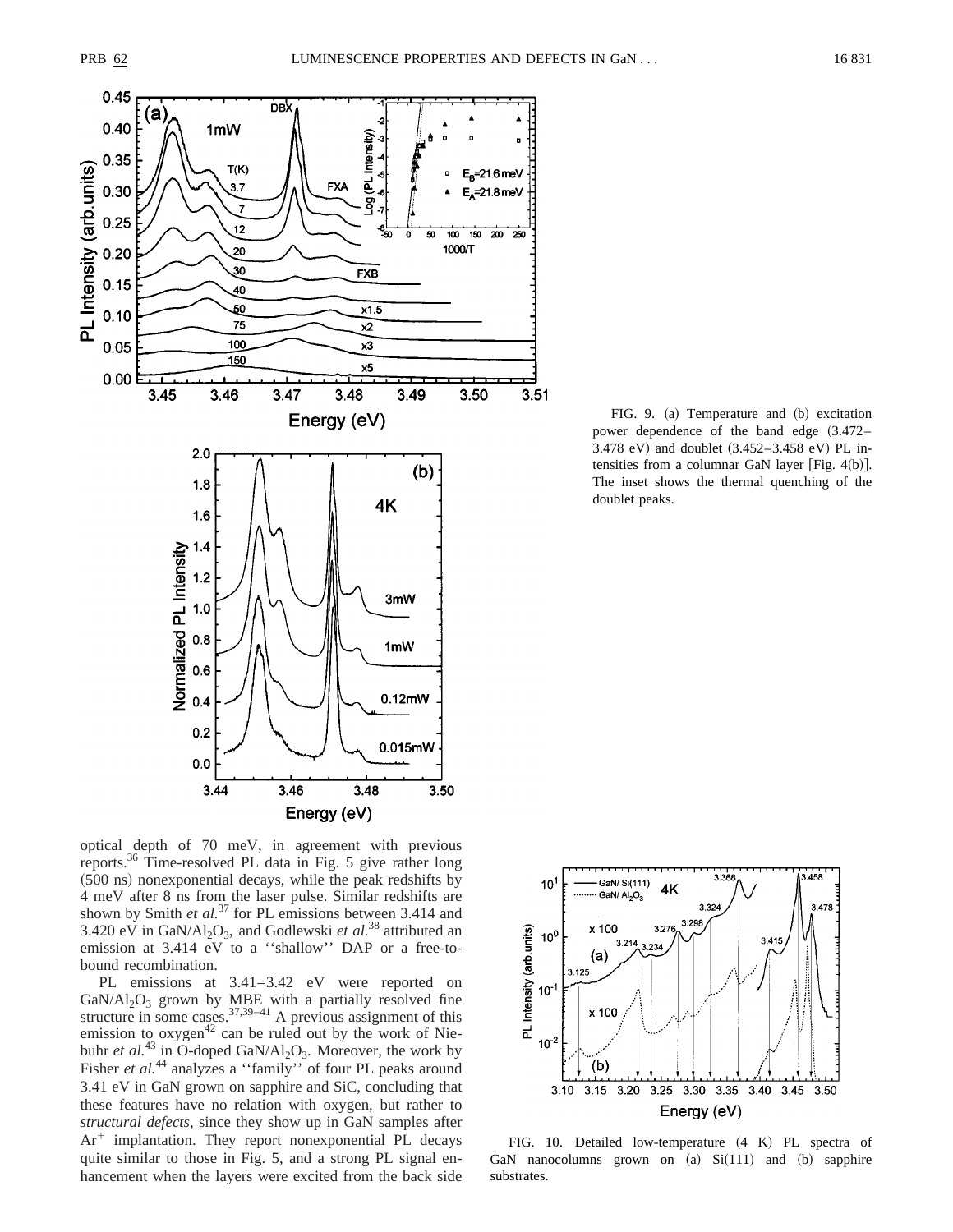

FIG. 11. Correlation between the low- $T$  (4 K) PL intensity of the emission at  $3.41$  eV and the density of columns (plan view SEM).

(sapphire), in good agreement with our CL data as a function of the electron beam energy  $(Fig. 8)$ .

A spectral energy dispersion has been often reported for this emission line  $(3.407-3.424 \text{ eV})$  as a function of the



FIG. 12. Spectral energy dispersion of the emission at 3.41 eV measured by (a) PL from sample to sample, and (b) by CL as a function of the electron beam spot location.



FIG. 13. SEM micrographs of GaN nanocolumns lying on (a) a rough surface (craters) and (b) a flat surface.

excitation, as well as from sample to sample.<sup>37,39,41,42,44</sup> Fisher *et al.*<sup>44</sup> observed a partially resolved structure on the 3.42-eV PL peak suggesting the participation of the nondegenerate valence bands. We have observed this spectral energy dispersion from sample to sample without an apparent correlation with the growth conditions. Figure  $12(a)$  shows PL spectra from various samples where the dominant peaks lie at different (but close) energies, from  $3.405$  to  $3.421$  eV. Similarly, CL spectra taken on different columns on the same sample shift from  $3.413$  to  $3.430$  eV [Fig. 12(b)]. Figures  $7(c)$  and  $7(d)$  show that the bright spots from CL, tuned at 3.416 and 3.406 eV, do not correspond to the same columns. Since all columns are relaxed and the defects giving rise to these emissions are located at the column bottom interface, we attribute the observed spectral energy dispersion to interactions of these defects with local strain fields and/or electric fields associated with close dislocations present at the column's bottom interface.<sup>45</sup> A recent work by Cheng *et al.*<sup>46</sup> evidences the dependence of this spectral energy dispersion on the substrate employed, namely sapphire, SiC, and GaN/SiC, that may well be related to different strain fields neighboring the structural defects. We have determined, as a general trend, that columns lying on very rough compact material (i.e., columns inside craters) show preferentially the emission line around  $3.410 \text{ eV}$  [Fig. 13(a)], whereas columns lying on flatter surfaces exhibit the emission line at  $3.420 \text{ eV}$  [Fig. 13(b)]. We cannot further elaborate on the origin and type of these defects from the available experimental data.

In summary, a reproducible method to grow GaN nanocolumns by MBE is presented, with control on the column density and diameter. The luminescence doublet at 3.452– 3.458 eV, typically observed in columnar structures, has an excitonic character and involves the *A* and *B* valence bands. Considering the Ga-balling model for the column's growth, Ga-interstitials seem to be the most probable point defects related to these emissions. The broad emission at 3.41 eV arises from structural defects at the column/substrate interface. The interaction of these point defects with strain and/or electric fields associated with dislocations seems to be a plausible explanation for the observed sample-dependent energy dispersion. A clear relation between the specific emission energy and the layer morphology underneath the columns is found.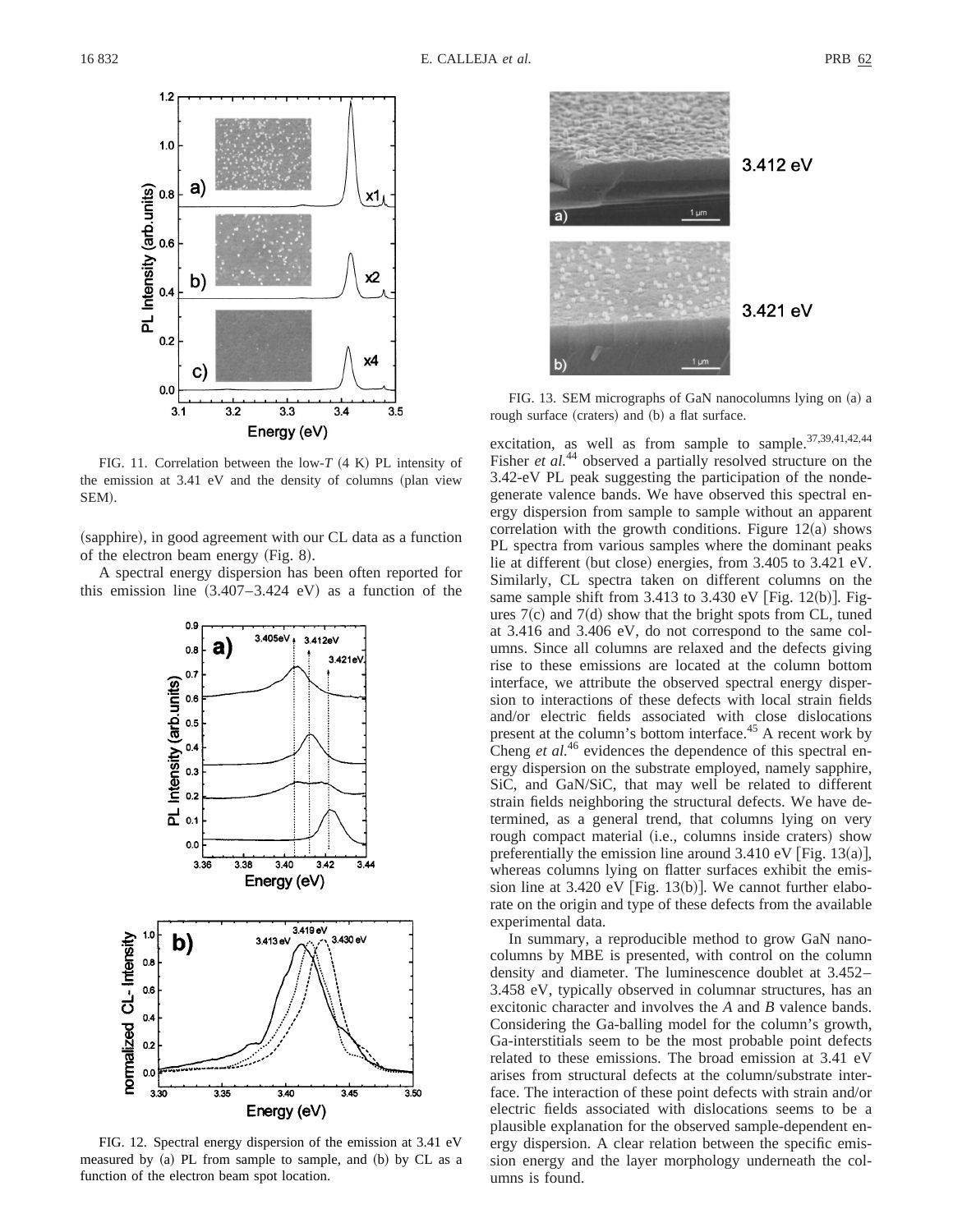## **ACKNOWLEDGMENTS**

The authors wish to acknowledge the Raman characterization by J. Sánchez and J. M. Calleja, and the timeresolved PL measurements by C. H. Molloy and D. J. Sommerford. Financial support was provided by CICYT Projects Nos. TIC95-0770, MAT98-0823-C03-01, MAT98-0823- C03-02, and EU ESPRIT LTR Project 20968 (Laquani).

- <sup>1</sup> S. Nakamura, M. Senoh, S. I. Nagahama, N. Iwasa, T. Yamada, T. Matsushita, H. Kiyoku, Y. Sugimoto, T. Kozaki, H. Umemoto, M. Sano, and K. Chocho, Appl. Phys. Lett. **72**, 2014  $(1998).$
- ${}^{2}E$ . Calleja, M. A. Sánchez-García, E. Monroy, F. J. Sánchez, E. Muñoz, A. Sánz-Hervás, C. Villar, and M. Aguilar, J. Appl. Phys. 82, 4681 (1997).
- $3<sup>3</sup>M$ . A. Sánchez-García, E. Calleja, E. Monroy, F. J. Sánchez, F. Calle, E. Munoz, and R. Beresford, J. Cryst. Growth 183, 23  $(1998).$
- <sup>4</sup>E. Calleja, M. A. Sánchez-García, D. Basak, F. J. Sánchez, F. Calle, P. Youinou, E. Muñoz, J. J. Serrano, J. M. Blanco, C. Villar, T. Laine, J. Oila, K. Saarinen, P. Hautojarvi, C. H. Molloy, D. J. Sommerford, and I. Harrison, Phys. Rev. B **58**, 1550  $(1998).$
- <sup>5</sup>S. Guha, N. A. Bojarczuk, and D. W. Kisker, Appl. Phys. Lett. **69**, 2879 (1996).
- <sup>6</sup>R. C. Powell, N. E. Lee, Y. W. Kim, and J. E. Greene, J. Appl. Phys. **73**, 189 (1993).
- ${}^{7}Z$ . Yu, S. L. Buczkowski, N. C. Giles, T. H. Myers, and M. R. Richards-Babb, Appl. Phys. Lett. 69, 2731 (1996).
- <sup>8</sup>E. Calleja, M. A. Sánchez-García, F. J. Sánchez, F. Calle, F. B. Naranjo, E. Muñoz, S. I. Molina, A. M. Sánchez, F. J. Pacheco, and R. García, J. Cryst. Growth **201/202**, 296 (1999).
- <sup>9</sup> I. Akasaki, H. Amano, H. Murakami, M. Sassa, H. Kato, and K. Manabe, J. Cryst. Growth **128**, 379 (1993).
- 10D. K. Gaskill, N. Bottka, and M. C. Lin, Appl. Phys. Lett. **48**, 1449 (1986).
- 11M. Yoshizawa, A. Kikuchi, M. Mori, N. Fujita, and K. Kishino, Jpn. J. Appl. Phys., Part 2 36, L459 (1997).
- $12R$ . Birkhahn and A. J. Steckl, Appl. Phys. Lett. **73**, 2143 (1998).
- <sup>13</sup>T. Zywietz, J. Neugebauer, and M. Scheffler, Appl. Phys. Lett. 73, 487 (1998).
- <sup>14</sup>F. Calle, F. J. Sánchez, J. M. Tijero, M. A. Sánchez-García, E. Calleja, and R. Beresford, Semicond. Sci. Technol. **12**, 1396  $(1997).$
- 15D. Volm, K. Oettinger, T. Streibl, D. Kovalev, M. Ben-Chorin, J. Diener, B. K. Meyer, J. Majewski, L. Eckey, A. Hoffmann, H. Amano, I. Akasaki, K. Hiramatsu, and D. T. Detchprohm, Phys. Rev. B 53, 16 543 (1996).
- 16W. Shan, R. J. Hauenstein, A. J. Fischer, J. J. Song, W. G. Perry, M. D. Bremser, R. F. Davis, and B. Goldenberg, Phys. Rev. B 54, 13 460 (1996); A. Shikanai, T. Azuhata, T. Sota, S. Chichibu, A. Kuramata, K. Horino, and S. Nakamura, J. Appl. Phys. 81, 417 (1997).
- <sup>17</sup> J. R. Haynes, Phys. Rev. Lett. **4**, 361 (1960).
- 18V. S. Vavilov, S. I. Makarov, M. V. Chukichev, and I. F. Chetverikova, Fiz. Tekh. Poluprovodn. 13, 2153 (1979) [Sov. Phys. Semicond. **13**, 1259 (1979)].
- <sup>19</sup>T. L. Tansley and R. J. Egan, Phys. Rev. B **45**, 10 942 (1992).
- $^{20}$ T. Mattila and R. M. Nieminen, Phys. Rev. B 54, 16 676 (1996).
- $21$ C. Wetzel, T. Suski, J. W. Ager, E. R. Weber, E. E. Haller, S.

Fischer, B. K. Meyer, R. J. Molnar, and P. Perlin, Phys. Rev. Lett. 78, 3923 (1997).

- 22M. Ramsteiner, J. Menniger, O. Brandt, H. Yang, and K. H. Ploog, Appl. Phys. Lett. **69**, 1276 (1996).
- <sup>23</sup> J. C. Zolper, R. G. Wilson, S. J. Pearson, and R. A. Stall, Appl. Phys. Lett. **68**, 1945 (1996). <sup>24</sup>G. E. Bunea, W. D. Herzog, M. S. Ünlü, B. B. Goldberg, and R.
- J. Molnar, Appl. Phys. Lett. **75**, 838 (1999).
- $25B$ . Beaumont (private communication).
- 26S. Fischer, C. Wetzel, E. E. Haller, and B. K. Meyer, Appl. Phys. Lett. **67**, 1298 (1995).
- 27M. Leroux, B. Beaumont, N. Grandjean, C. Golivet, P. Gibart, J. Massies, J. Leymarie, A. Vasson, and A. M. Vasson, Mater. Sci. Eng., B **50**, 97 (1997).
- 28P. Boguslawski, E. L. Briggs, and J. Bernholc, Phys. Rev. B **51**, 17 255 (1995).
- <sup>29</sup> D. W. Jenkins and J. D. Dow, Phys. Rev. B 39, 3317 (1989); See also D. W. Jenkins, J. D. Dow, and M. H. Tsai, J. Appl. Phys. **72**, 4130 (1992).
- <sup>30</sup>T. Mattila and R. M. Nieminen, Phys. Rev. B 55, 9571 (1997).
- <sup>31</sup> J. Neugebauer and C. G. Van de Walle, Phys. Rev. B **50**, 8067  $(1994).$
- 32P. Perlin, T. Suski, M. Leszczynski, I. Grzegory, J. Jun, S. Porowski, P. Boguslawski, J. Bernholc, J. C. Chervin, A. Polian, and D. Moustakas, Phys. Rev. Lett. **75**, 296 (1995).
- 33M. Ilegems and H. C. Montgomery, J. Phys. Chem. Solids **34**, 885 (1973).
- 34S. Guha, N. A. Bojarczuk, M. A. L. Johnson, and J. F. Schetzina, Appl. Phys. Lett. **75**, 463 (1999).
- 35K. C. Zeng, J. Y. Lin, H. X. Jiang, and W. Yang, Appl. Phys. Lett. **74**, 1227 (1999).
- 36B. G. Ren, J. W. Orton, T. S. Cheng, D. J. Dewsnip, D. E. Lacklison, C. T. Foxon, C. H. Malloy, and X. Chen, MRS Internet J. Nitride Semicond. Res. 1, 22 (1996).
- 37M. Smith, G. D. Chen, J. Y. Lin, H. X. Jiang, A. Salvador, B. N. Sverdlov, A. Botchkarev, and H. Morkoç, Appl. Phys. Lett. 66, 3474 (1995).
- 38M. Godlewski, J. P. Bergman, B. Monemar, U. Rossner, and A. Barski, Appl. Phys. Lett. **69**, 2089 (1996).
- 39A. V. Andrianov, D. E. Lacklison, J. W. Orton, D. J. Dewsnip, S. E. Hooper, and C. T. Foxon, Semicond. Sci. Technol. **11**, 366  $(1996).$
- 40S. Fischer, C. Wetzel, W. L. Hansen, E. D. Bourret-Courchesne, B. K. Meyer, and E. E. Haller, Appl. Phys. Lett. **69**, 2716  $(1996).$
- 41G. D. Chen, M. Smith, J. Y. Lin, H. X. Jiang, A. Salvador, B. N. Sverdlov, A. Botchkarev, and H. Morkoc, J. Appl. Phys. 79, 2675 (1996).
- <sup>42</sup> B. C. Chung and M. Gershenzon, J. Appl. Phys. **72**, 651 (1992).
- 43R. Niebuhr, K. H. Bachem, U. Kaufmann, M. Maier, C. Merz, B. Santic, P. Schlotter, and H. Jürgensen, J. Electron. Mater. 26, 1127 (1997).
- 44S. Fischer, G. Steude, D. M. Hofmann, F. Kurth, F. Anders, M.